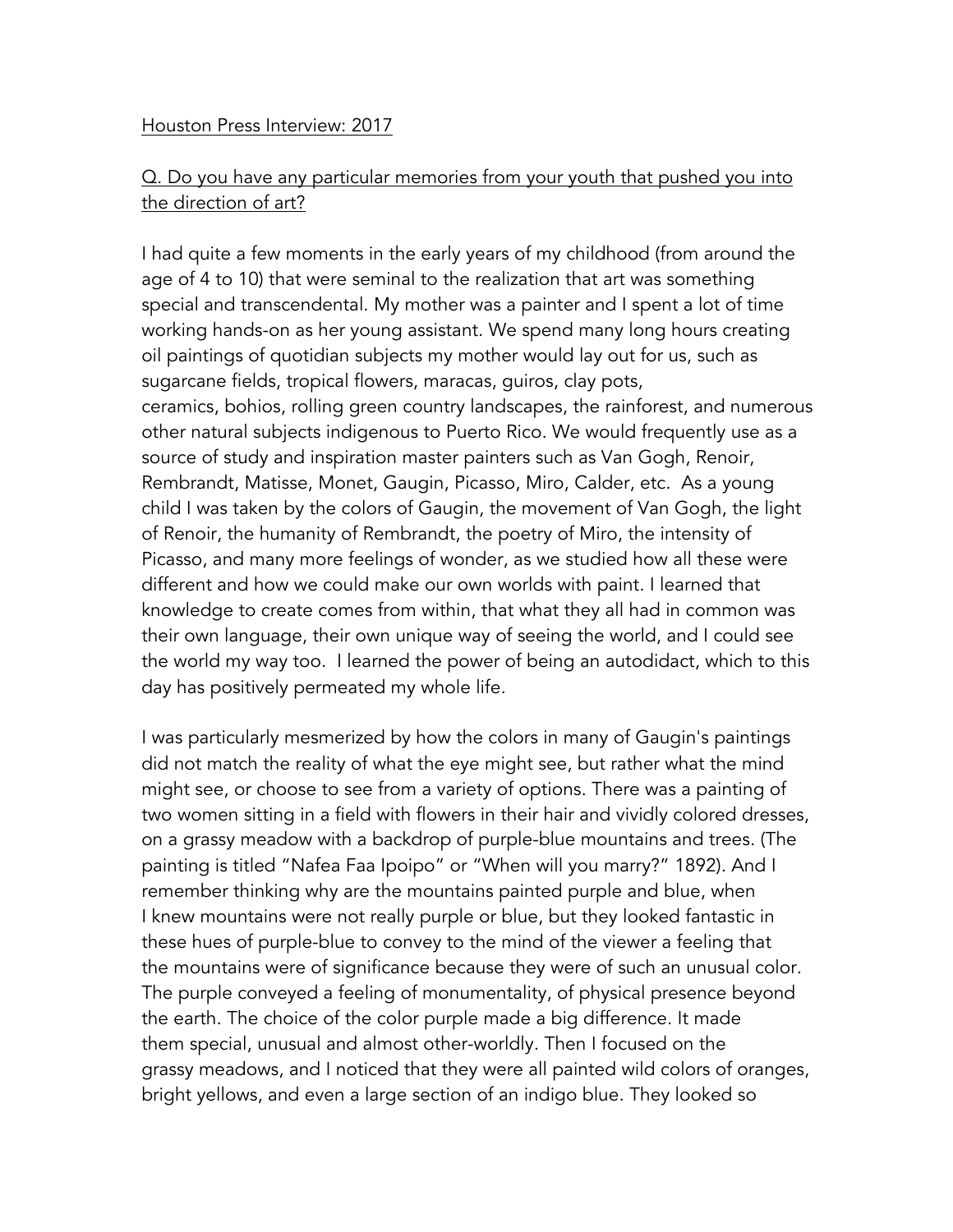radically different to me than what I knew to be real grass colors, which then led me to ask why would he choose those colors? And then in my young child's mind I thought to myself "because they look real to him, the painter." I realized they looked real to the mind of Gaugin and they were drawn from an extrapolation of reality, and converted into the artist's reality, which is then conveyed to the viewer as an alternate reality, that is just as good and perhaps in some instances even better than the actual reality that exists before you. Therein was the turning point for me, the realization at the age of about 5, that magic could be made, that an artist could possess that special ability to change the world, one person at a time, one perceptual experience at a time, one moment of connecting to another human mind through time. And this connection would be a deeper connection that might not be expressed in words, but in feelings. Color, material, space, light, everything that an artist uses can be twisted, turned, altered, changed, morphed, to convey a feeling, an idea of an alternate reality, an alternative reality that people might not possess individually, but can be communicated as an artist outward. I realized that an artist had the power to alter reality and the alteration of reality could become a meaningful thing.

#### Q. How did you come to love working with light and sculpture in a minimalist fashion?

Minimalism is a misnomer because the term is used broadly to imply that the art is devoid of elements or pared down. However, most minimal art is quite complex and possesses numerous qualities that act together to provide an experience of purity. Minimalism provides an antidote to turmoil, noise, and information overload. The key point is for me is to invoke an experience of simplicity, silence, calmness, clarity of thought, complex thought, principled thought. Each individual ultimately lives in his own mind. Art is for the individual. That moment when the individual can reckon with his own thoughts, and have a moment of awareness and clarity onto itself. I strive to create objects that invoke some form of rational order, alignment, balance, aesthetic beauty, activating a person's inner discourse.

I got to where I am today by making objects I want to live with, by making art for my own inner self. Throughout this pathway of discovery, the function of light became more important. Light, actually, is the most essential aspect of any work of art. Light is material, matter, and substance and it makes everything real. Without light we would not be here. It is that elemental. To be able to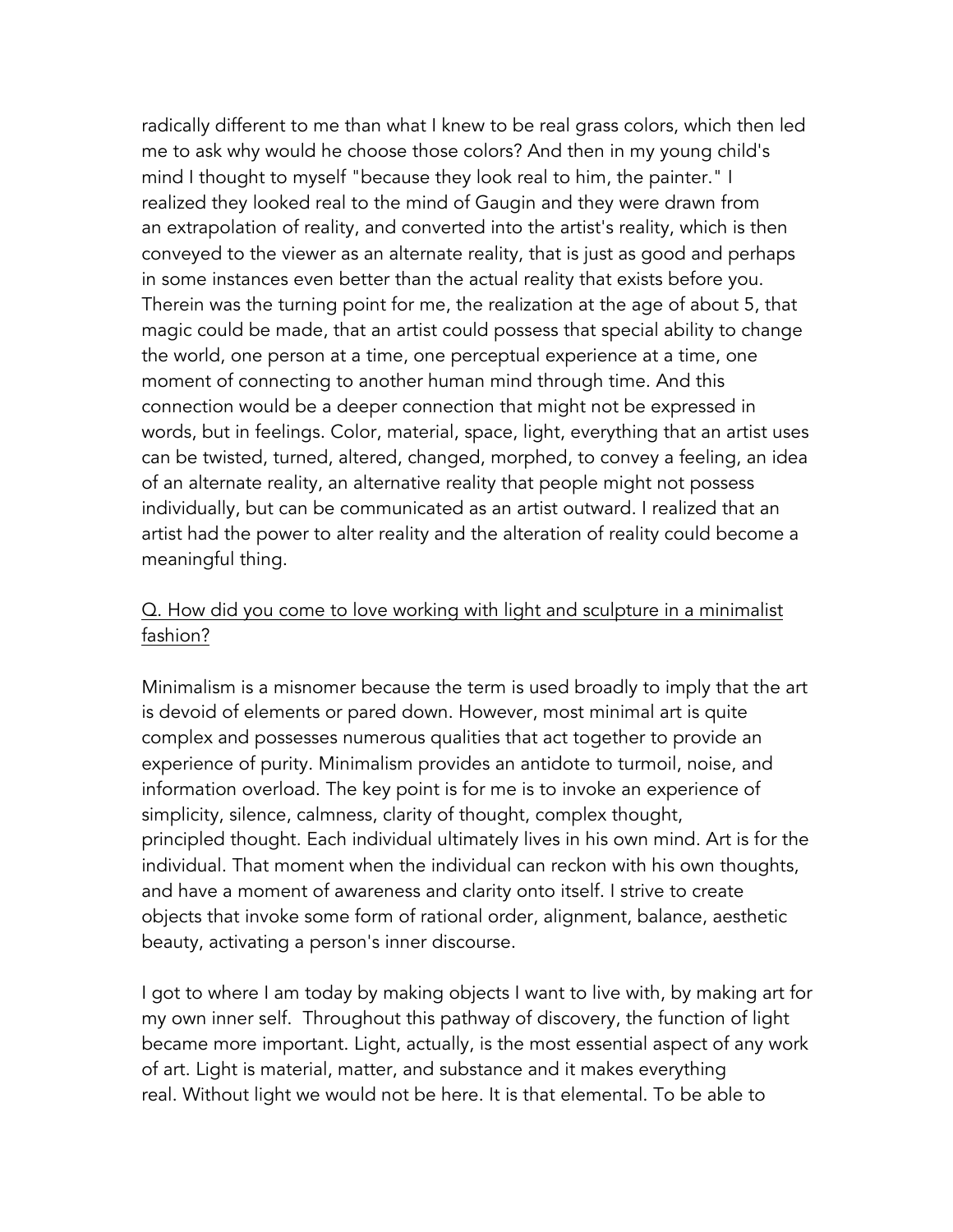see something requires light. We take it for granted. We assume light is a given. Light is an essential primeval element that surrounds us all and makes life what it is: Light in its most basic form is the provider of existence. Light through the eyes tickles the brain and provides quasi-tactile functions and sensory pathways that are activated, creating the feeling of being alive. Light is an essential part of my work as it works synergistically with the other sculptural materials to generate a feeling of life-like qualities in the work.

### Q. Seeing that you have heavy influences from both Puerto Rico and California, how have you merged different design aspects from both worlds?

Both worlds embrace dynamic energies that can be channeled to effectuate growth and transformation. Puerto Rico provides the original spark, a vital, visceral source of energy. Southern California has an ethos of freedom and creativity; with hard work and perseverance, it is the perfect place to pursue your dreams—anything is possible and everything is achievable. Los Angeles has a long history of being a land of opportunity and freedom of expression from the pre-Columbian days of the Cahuilla Indians, through the early days of pioneers in the Wild West, to the golden era of Hollywood, this bountiful land has allowed people from all over the world to settle here and become part of the significant and growing creative milieu. I merge both sources of energy, applying a philosophy of vital transformation to my life and my art, conceptualizing and creating sculptures with chameleon-like qualities, exemplifying the female power of creation and embodying the spirit of renewal and re-invention that is part of the history of Southern California life.

### Q. Pondering on the title Atmospheres, how does this show encompass some of the pillars of your work and what new techniques did you use for this exhibition?

The word atmospheres comes from the Greek word vapor, and is generally defined as layers of gases surrounding a spherical celestial body. It denotes something soft pervading into its surrounding space. My work in this show embodies some of those subtle, ephemeral qualities that cause the works to radiate into space. The sculptures contain multiple layers of materials that absorb, reflect, and refract light outwards into the surrounding space, creating an extended atmospheric feel. Also through a unique pigmentation process I developed, they posses the ability to shift color depending on the external lighting conditions, the position of the viewer, the time of day, the orientation of the work, etc. They are active mutable objects in symbiotic relationship with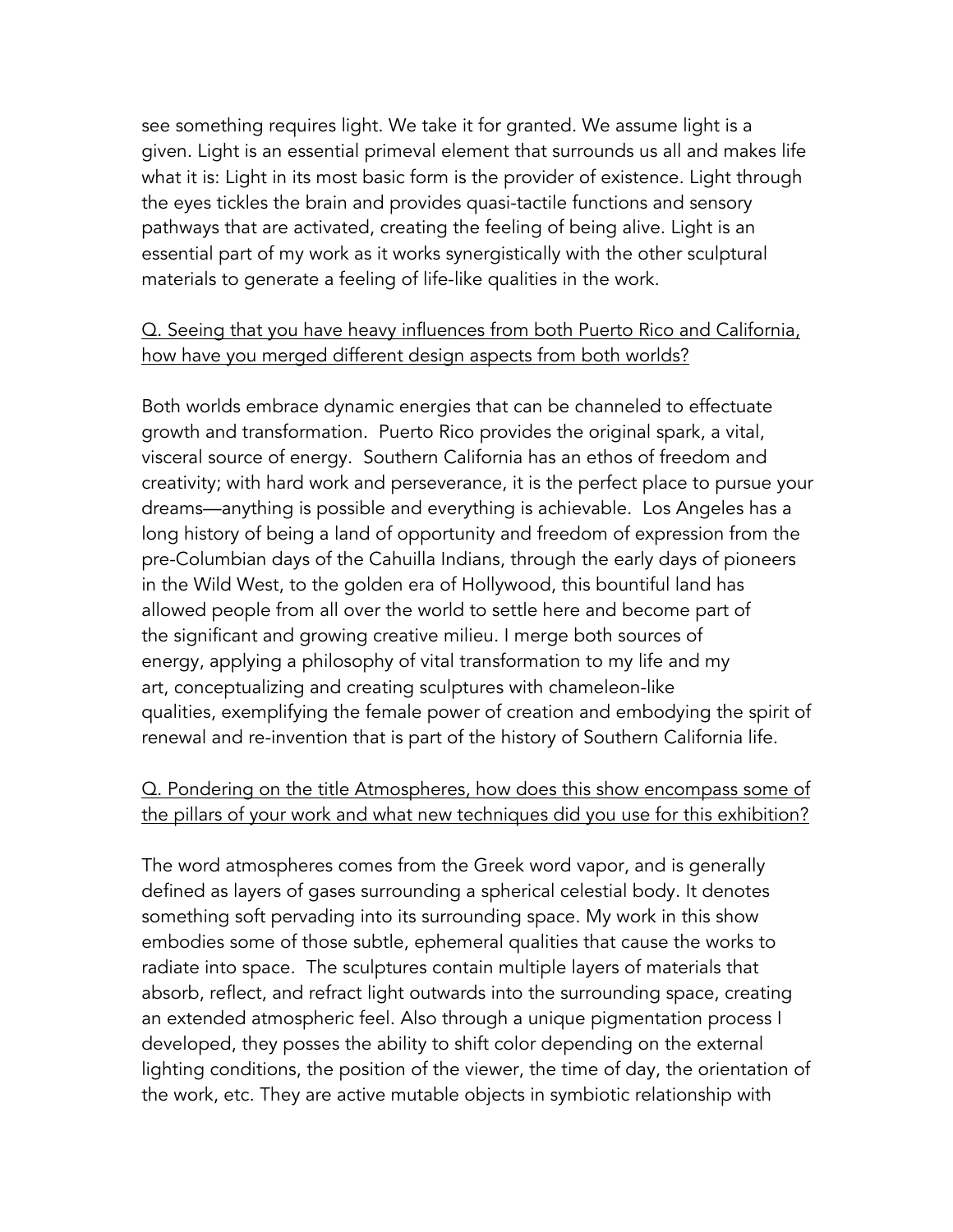their environments. Which brings the concept of movement into play. The concrete aspects of my work are actually not concrete at all. There is no place to rest the eye…the pieces continue in an unabated line of discovery…fluid movement, active change, variability of color, mutability of form, resulting in an experiential object-- a present tense object that is always moving into the future. The sculptures are free-form, constantly moving yet still possess an outer vessel that is self-contained. There is a juxtaposition of push and pull, of dematerializing the object and re-materializing the color, light, and form into an autonomous activated object. There is a feeling that nothing is stable, there is no stasis, always in constant movement to the eye. They create a dialogue of permanence vs. impermanence. The work seeks resonance with the human condition, which is one of constant change and movement in different directions; always moving into the future into an ever-evolving self, into a changing identity, into something new; seeking authenticity throughout time.

## Q. Seeing that there is a heavy fabrication side to your pieces, how involved are you in the process and what is that process like for you as an artist?

My studio is a repurposed plastics factory where I have an inordinate amount of fun! I am personally very involved in the fabrication process, and really enjoy the technical and engineering aspects of the job. I work hand-in-hand with my studio assistants and other aerospace industry fabricators, approving every minute detail every step of the way. When I'm working there, getting down and dirty, is when I feel most alive, vibrant and dynamic. It is extremely liberating, and I experience creative freedom at its best, when I am in the throes of the industrial aspects of making the works.

Q. In our culture the perception of beauty seems to constantly be in flux. How do you as an artist extract a concept of beautiful, especially in the use of color, and how do you hope this translates to a viewer?

I approach the concept of beauty from a visceral, almost biological, place. I think aesthetics and the appreciation of beauty is something inherent in our genetic make up. We have a capacity biologically to crave beauty, to appreciate beauty, to want to be surrounded by an environment that possesses beauty. But again what is aesthetic beauty? In my experience, there has to be some form of order, not necessarily a rational order, but a sequence, progression, formula of organizing the world around you, which yields balance, colors, forms, a conglomeration of aspects that come together to produce some form of